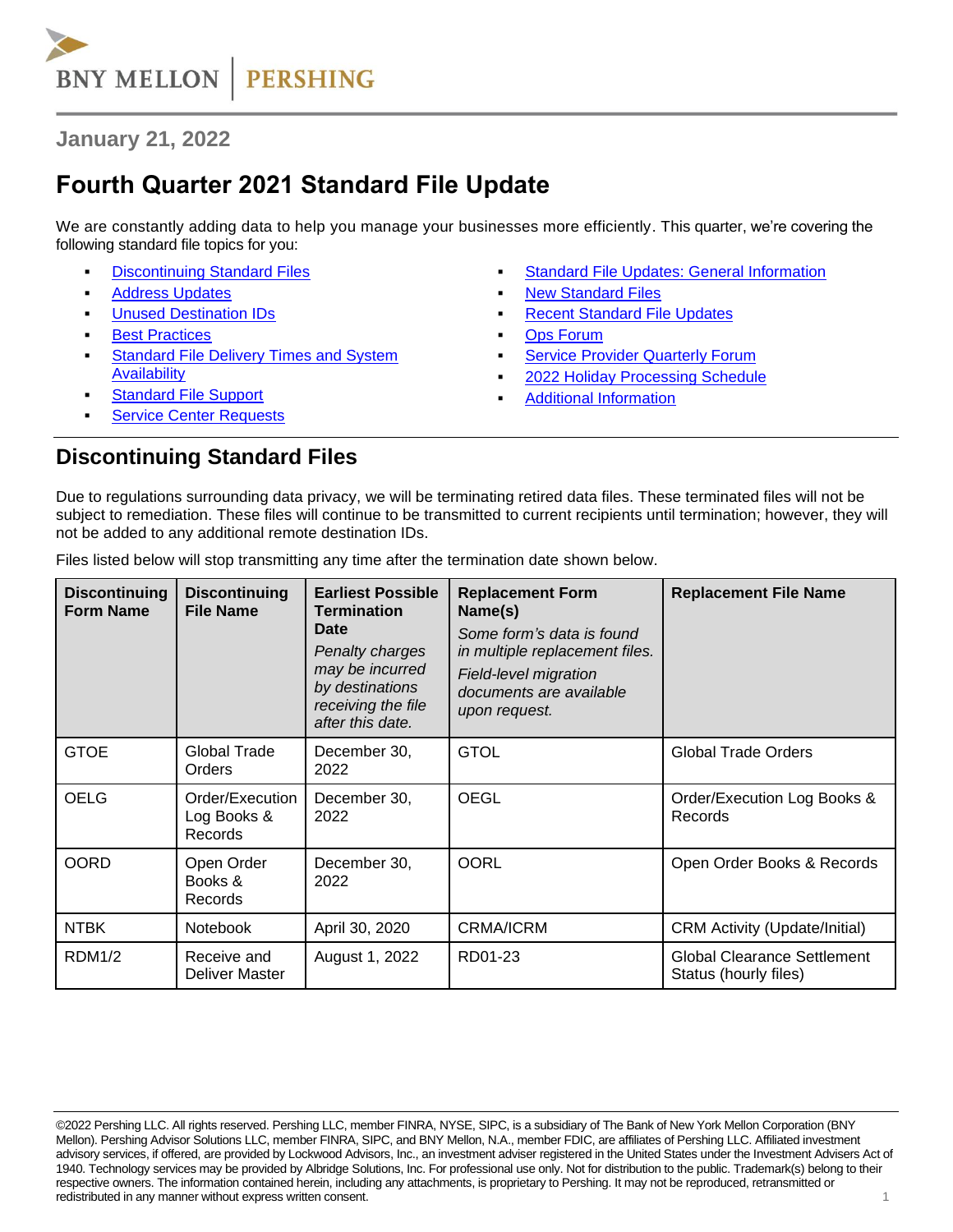

# <span id="page-1-0"></span>**Address Updates**

As part of our ongoing infrastructure upgrade, we have new IP addresses, which all clients should recognize and white list. These addresses are currently in production. All users of our secure File Transfer Protocol (FTP) service should make the appropriate updates as soon as possible.

#### **Internet**

Sterling File Gateway Internet Source IPs Advertised

TEST (Primary/DR) PROD (Primary/DR)

**Extranet**

Sterling File Gateway Extranet Source IPs Advertised TEST (Primary/DR) PROD (Primary/DR) 170.61.55.50/170.61.195.50 170.61.55.51/170.61.95.51

170.61.108.50/170.61.189.50 170.61.108.51/170.61.189.51

#### **Unused Destination IDs**

We want to help you manage your file feeds. We now conduct periodic reviews of any destination ID with "No Extract Criteria." Any IDs that have not been configured for four months or more may be deleted. Please contact your Account Manager if you have any questions.

# <span id="page-1-1"></span>**Best Practices**

As a best practice, we recommend using the Global Trade file (GTDE) for all trade information. The trade file contains much more information about a trade than the bookkeeping file. The Global Bookkeeping file (GACT) should be used for non-trade transactions, such as sweeps and dividends.

# <span id="page-1-2"></span>**Standard File Delivery Times and System Availability**

Our Secure File Transfer Protocol (SFTP) and InfoDirect systems are unavailable weekly from midnight on Sunday until 8:00 a.m. (ET) on Monday, during scheduled server maintenance. General file delivery target times are documented in the Pershing System and File Availability Schedule located in Reference Documents in NetX360®.

# <span id="page-1-3"></span>**Standard File Support**

We provide you around-the-clock support. Urgent production issues should be called into the Technology Help Desk at (888) 878-3142, where associates are available 24 hours a day, seven days a week. Please be prepared to provide your three-character Destination/Remote ID, file name(s) and business date, as well as any relevant examples of the issue.

Please contact [DataDelivery@Pershing.com](mailto:DataDelivery@Pershing.com) for any questions related to file structure, scheduling or any other non-critical inquiries.

# <span id="page-1-4"></span>**Service Center Requests**

Netx360 Service Center provides a secure request channel into the Standard Files Support Team. Requests are normally completed within one business day of submission.

File requests are located under Administrative Services > Standard Files. The following Service Center Request categories are available:

- Add IBD to existing site (when appropriate)
- Add files to existing site—for SFTP and InfoDirect sites (Note: Network Data Mover clients should contact their Account Manager)
- Create new InfoDirect site
- Delete site
- Delete files from existing site
- Destination update form
- **Swift Messages**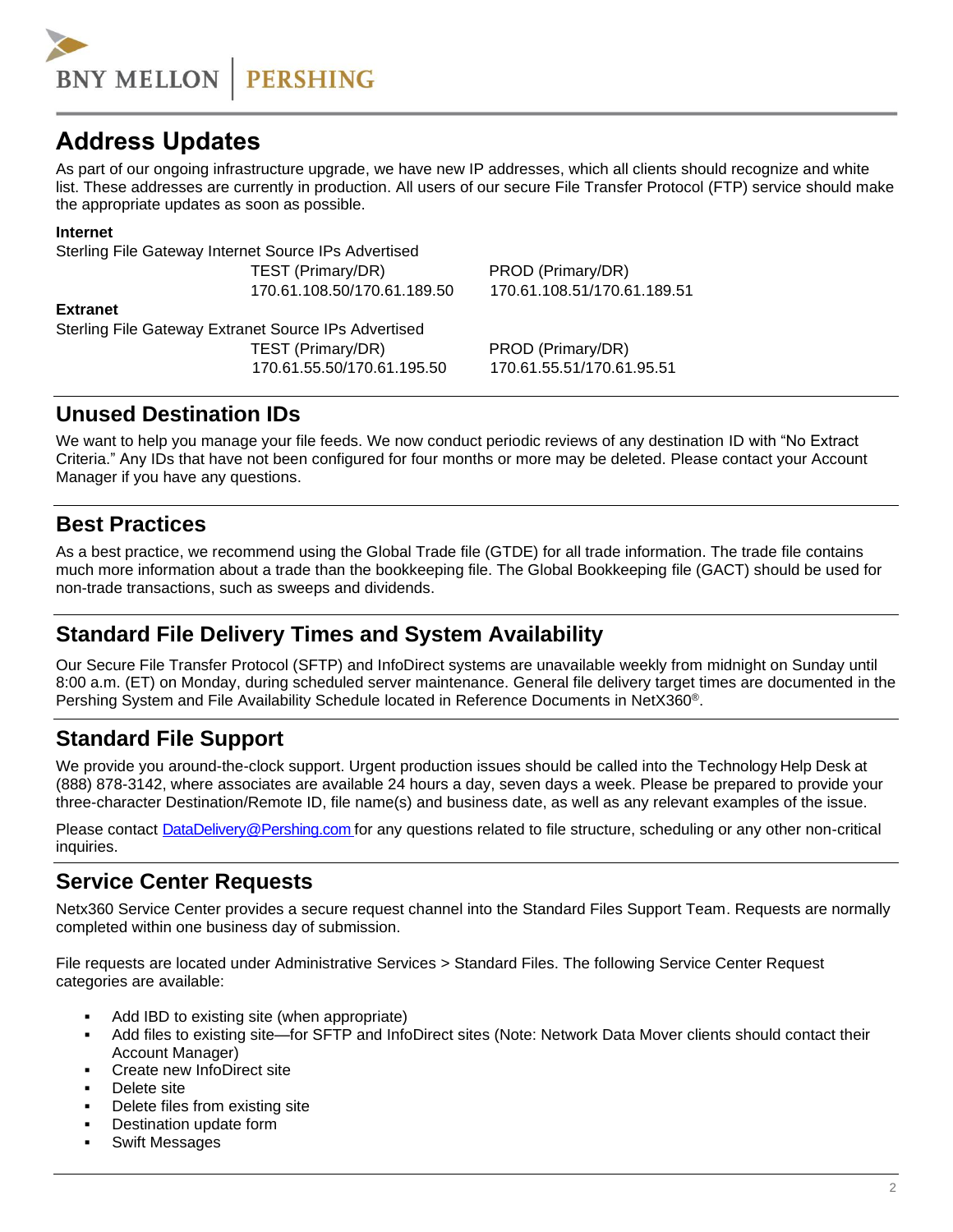

# <span id="page-2-0"></span>**Standard File Updates: General Information**

Users may review the Standard File layout for existing files, new files and updated files on our firm's website at [https://standardfiles.pershing.com.](https://standardfiles.pershing.com/home/-/categories/275237?cat=275237)

Each layout shows the date it was last updated. New and impending changes are added as soon as they are known, and projected changes include target dates.

New standard files may be requested via NetX360 Service Center. The path is Administrative Services > Standard Files > Add files to Existing Destination.

Please note that fields marked "Not Used" in the layouts are not necessarily empty fields. We reserve the right to use these fields at any time. Updates to "Not Used" fields and new values are not subject to pre-announcement. Updates may also impact the number of records you receive.

# <span id="page-2-1"></span>**New Standard Files**

| <b>Form Name</b> | <b>File Name</b>      | <b>Description</b>                                                                                                                                                                                                                                                                               |
|------------------|-----------------------|--------------------------------------------------------------------------------------------------------------------------------------------------------------------------------------------------------------------------------------------------------------------------------------------------|
| HLDR/U           | Holder Information    | This new file provides an enhanced holder and account participant<br>information. This includes non-U.S. tax ID numbers TINs. Holder<br>information is available as a weekly or monthly refresh and a daily update,<br>change file. You may request this file through Service Center in NetX360. |
| <b>LACD</b>      | Last Account Activity | This new file helps you identify inactive accounts to simplify compliance<br>with individual states' abandoned property regulations. This file is<br>available weekly on Friday evenings. You may request this file through<br>Service Center in NetX360.                                        |

#### <span id="page-2-2"></span>**Recent Standard File Updates**

| <b>Form Name</b> | <b>File Name</b>            | <b>Description</b>                                                                                                                     |
|------------------|-----------------------------|----------------------------------------------------------------------------------------------------------------------------------------|
| ACCF/T           | <b>Customer Information</b> | The prior firm CRD, Central Registration Depository, number has been<br>added to Record 5 position 478.                                |
|                  |                             | Nature and Purpose of Account has been added to record 5 position<br>350.                                                              |
| BPFD/F           | <b>Business Party</b>       | A statement distribution indicator for institutional clients is now in<br>Record A position 540 in space previously defined as filler. |

# **Upcoming Standard File Updates**

| Form Name   | File Name                              | Description                                                                                                                                                                                        |
|-------------|----------------------------------------|----------------------------------------------------------------------------------------------------------------------------------------------------------------------------------------------------|
| <b>ASAT</b> | <b>Account Services Audit</b><br>Trail | Scheduled for March 2022, additional account updates will be captured in<br>this file. The layout of the file is not changing; you will simply see additional<br>accounts not previously captured. |
| GSDE/GTDE   | Global Trades Intraday                 | In order to bring the intraday trade message in line with the overnight files,<br>we will be adding a step-in, step-out indicator.                                                                 |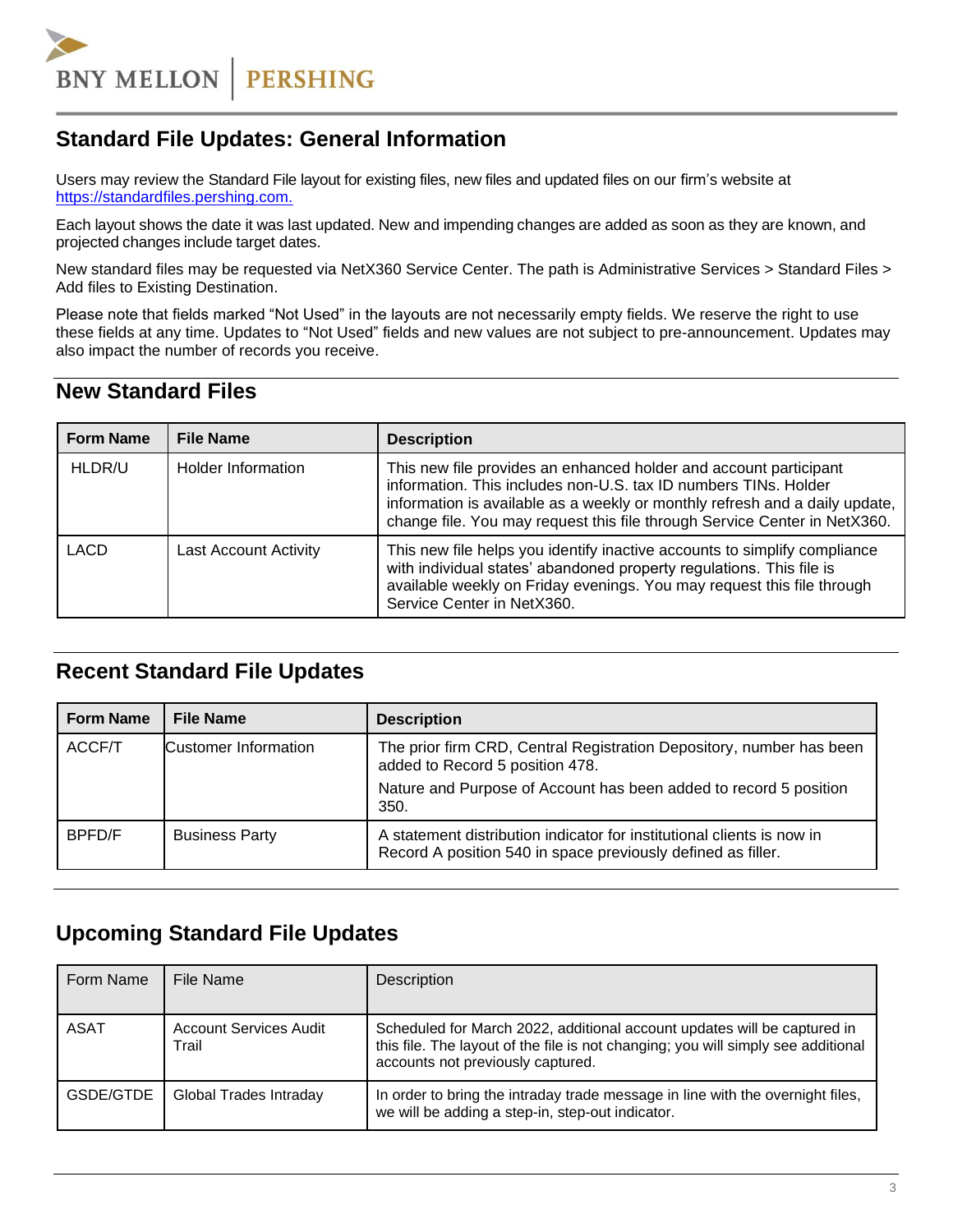

| <b>MASF</b> | <b>Managed Account</b><br><b>Billing Information</b> | Scheduled for first quarter 2022, we will be updating this file to better<br>support institutional advisory business. The effect of this update will be to<br>increase the number of C records. Some clients will experience a five-fold<br>increase in the amount of data in this file.                                                                       |
|-------------|------------------------------------------------------|----------------------------------------------------------------------------------------------------------------------------------------------------------------------------------------------------------------------------------------------------------------------------------------------------------------------------------------------------------------|
| SETD/F      | Settlement Instructions                              | We are adding a new mandatory record to support STEP, Execution Plus<br>accounts. Currently planned for March 2022, Record G will provide<br>settlement instructions for STEP accounts. Once the change is in<br>production, the record will be included automatically for all clients with<br>STEP accounts. Please see the file layout for complete details. |

# <span id="page-3-0"></span>**Ops Forum**

These standard file updates will be a discussion topic in an upcoming Ops Forum call. An invitation for this event will be sent via email to IBD Operation Managers and File Transfer Liaisons. Be on the lookout for your invite.

# <span id="page-3-1"></span>**Service Provider Quarterly Forum**

On February 9, we will host a conference call for third-party service providers that aggregate data on behalf of our clients. The agenda, moderated by our file delivery and subject-matter experts, will include a review of this quarterly update. Invitations will be sent to service providers soon.

Contact [datadelivery@pershing.com](mailto:datadelivery@pershing.com%20or) to add contacts to this invite.

### <span id="page-3-2"></span>**2022 Holiday Processing Schedule**

We follow the holiday schedule of the New York Stock Exchange® (NYSE®) and will not run batch processing on the following dates in 2022:

| January 17             | Monday   | Martin Luther King Jr. Day             |
|------------------------|----------|----------------------------------------|
| February 21            | Monday   | Presidents' Day                        |
| April 15               | Friday   | Good Friday (*Exchange only holiday)   |
| May 30                 | Monday   | <b>Memorial Day</b>                    |
| June 20 (observed)     | Monday   | Juneteenth National Independence Day   |
| July 4                 | Monday   | Independence Day                       |
| September 5            | Monday   | Labor Day                              |
| November 24            | Thursday | Thanksgiving Day                       |
| December 26 (observed) | Monday   | Christmas Day (*Exchange only holiday) |
|                        |          |                                        |

\*There are some exceptions, please see Standard File Processing on our [website.](https://standardfiles.pershing.com/documents/274881/274921/Standard+File+Holiday+Processing+2022.pdf/d6fdb485-7a2f-f93d-2c0a-1ad89a2a963b?download=true)

For more information concerning standard file holiday run schedules, please email [datadelivery@pershing.com.](mailto:datadelivery@pershing.com)

# <span id="page-3-3"></span>**Additional Information**

Contact your home office or your Account Manager to add or remove any recipients from future Standard File Update distributions.

Consider replacing your individual email address with group email addresses to ensure key members of your department receive these updates.

Although we do our best to distribute this mailing to all known service providers receiving standard files, we ask that you please share the information in this mailing with those providers that process standard files on your behalf. Your service providers may contact [DataDelivery@Pershing.com](mailto:DataDelivery@Pershing.com) to request changes to their email distribution lists.